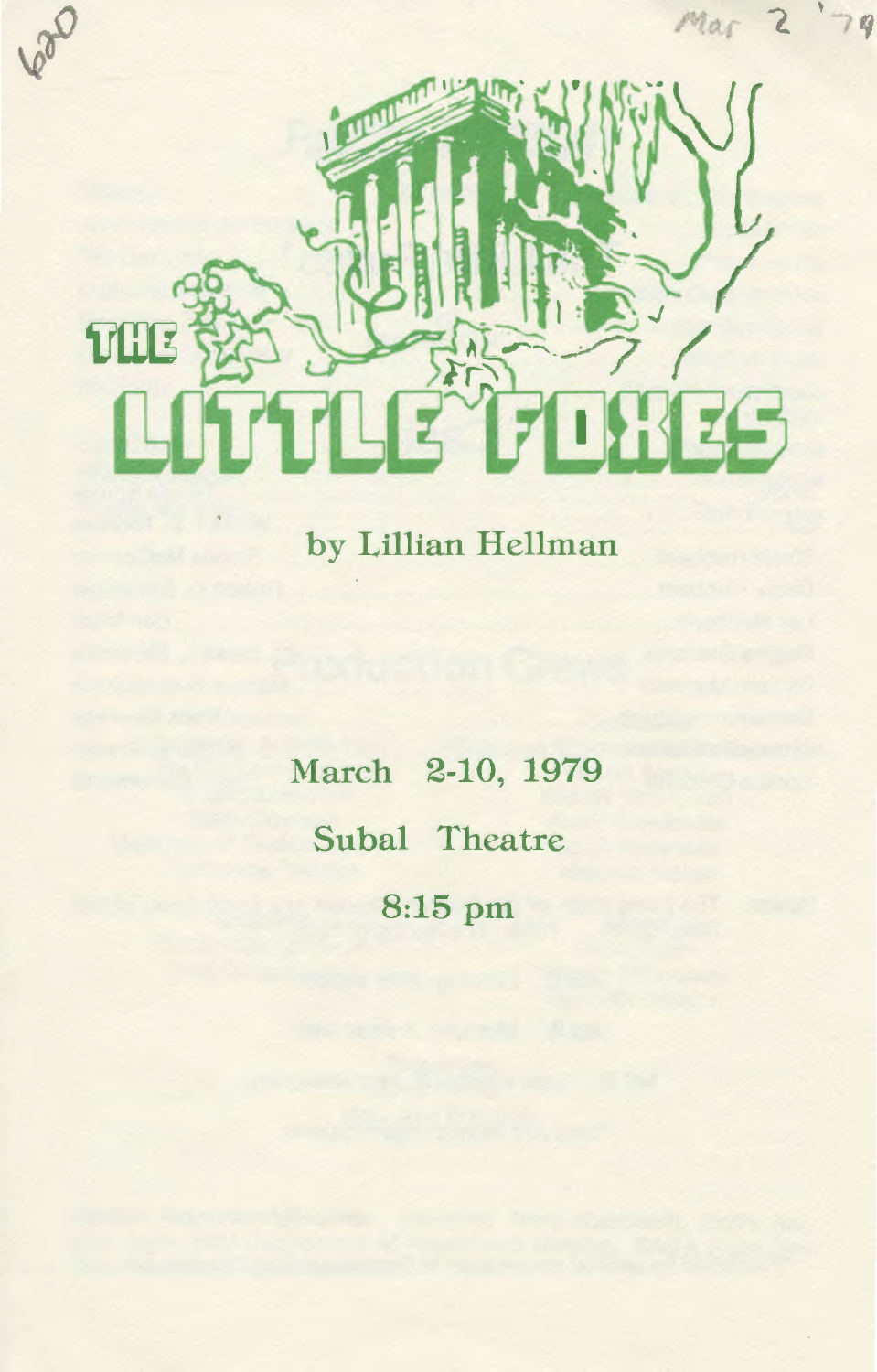Boise State University Department of Theatre Arts

presents

## **The Little Foxes\***

by Lillian Hellman

#### **Cast**

| William Marshall  Marcus Boguslawski |  |
|--------------------------------------|--|
|                                      |  |
|                                      |  |
|                                      |  |

**Scene:** The living room of the Gidden's house in a small town of the Deep South. Time: The Spring of 1900.

Act I: Evening, after supper.

Act II: Morning, a week later.

Act III: Late afternoon, two weeks later.

There will be two intermissions.

\*Produced by special permission of Dramatists Play Service, Inc.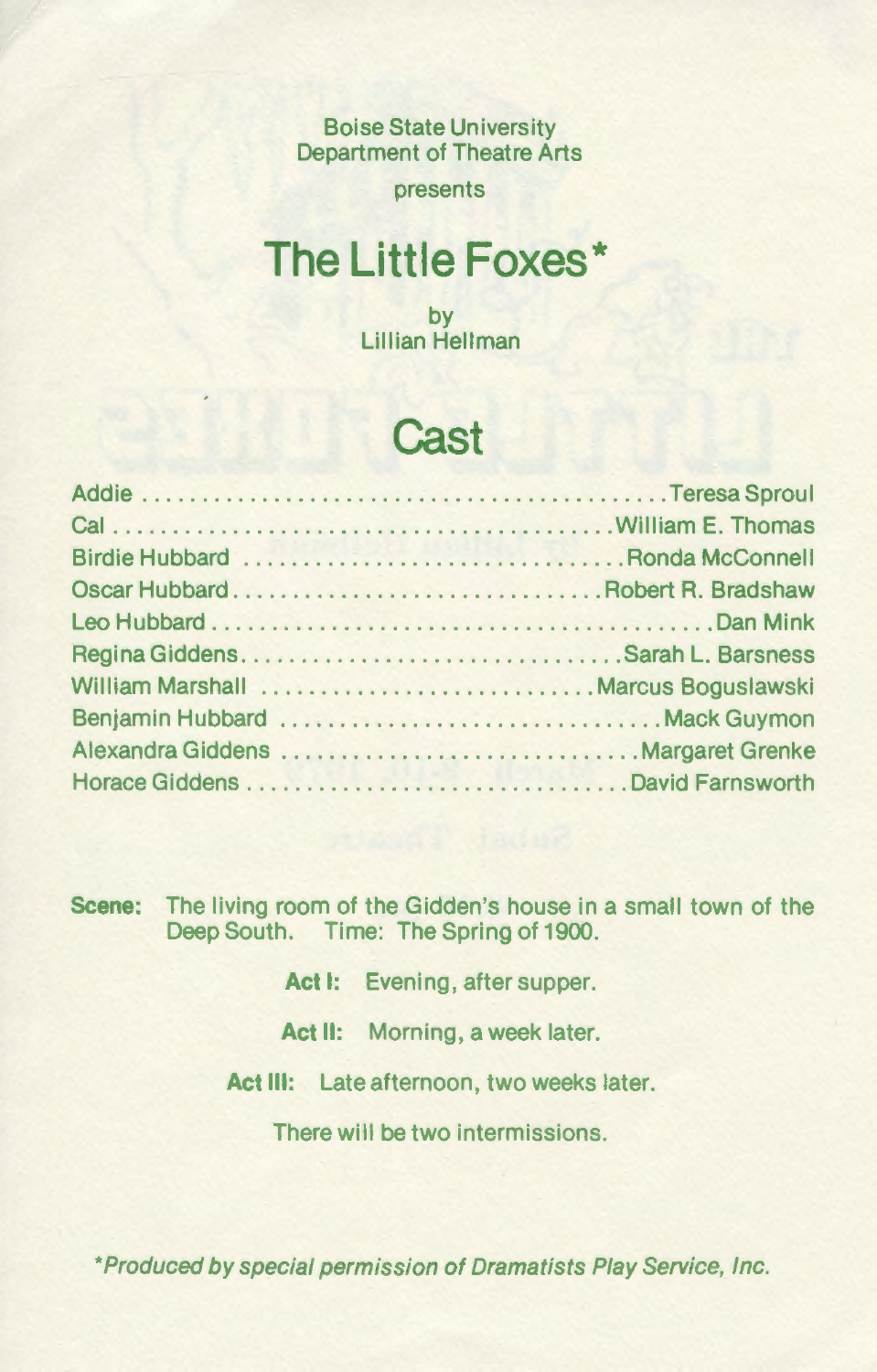# **Production Staff**

| Lighting Designer  Greg Despopoulos |                                                         |
|-------------------------------------|---------------------------------------------------------|
|                                     |                                                         |
|                                     |                                                         |
|                                     | <b>Lori Eller</b><br>THE R. P. LEWIS CO., LANSING MICH. |
|                                     |                                                         |
|                                     |                                                         |
|                                     |                                                         |

### **Production Crews**

**Scenery**  Technical Assistants: Patrick Cunningham Robert Bradshaw Mack Guymon Members of Theatre Arts 118: Technical Theatre

> **Lighting**  Darian Springthorpe Greg Despopoulos

**Costumes**  Costume Mistress-Nancy Frederick Teresa Sproul Wendy Thompson Kathy Rundquist Sarah Barsness. Melanie Yellen

> **Sound**  Diana Cash Wendy Thompson Gueneth Omeron

**Properties**  Aleah Miller Mary Ann Williams

Special Acknowledgements: Salvation Army (Caldwell), Carl's Bargain Barn, BSU Department of Registered Nursing, SAGA Food Service, Headshop, Bank of Idaho.